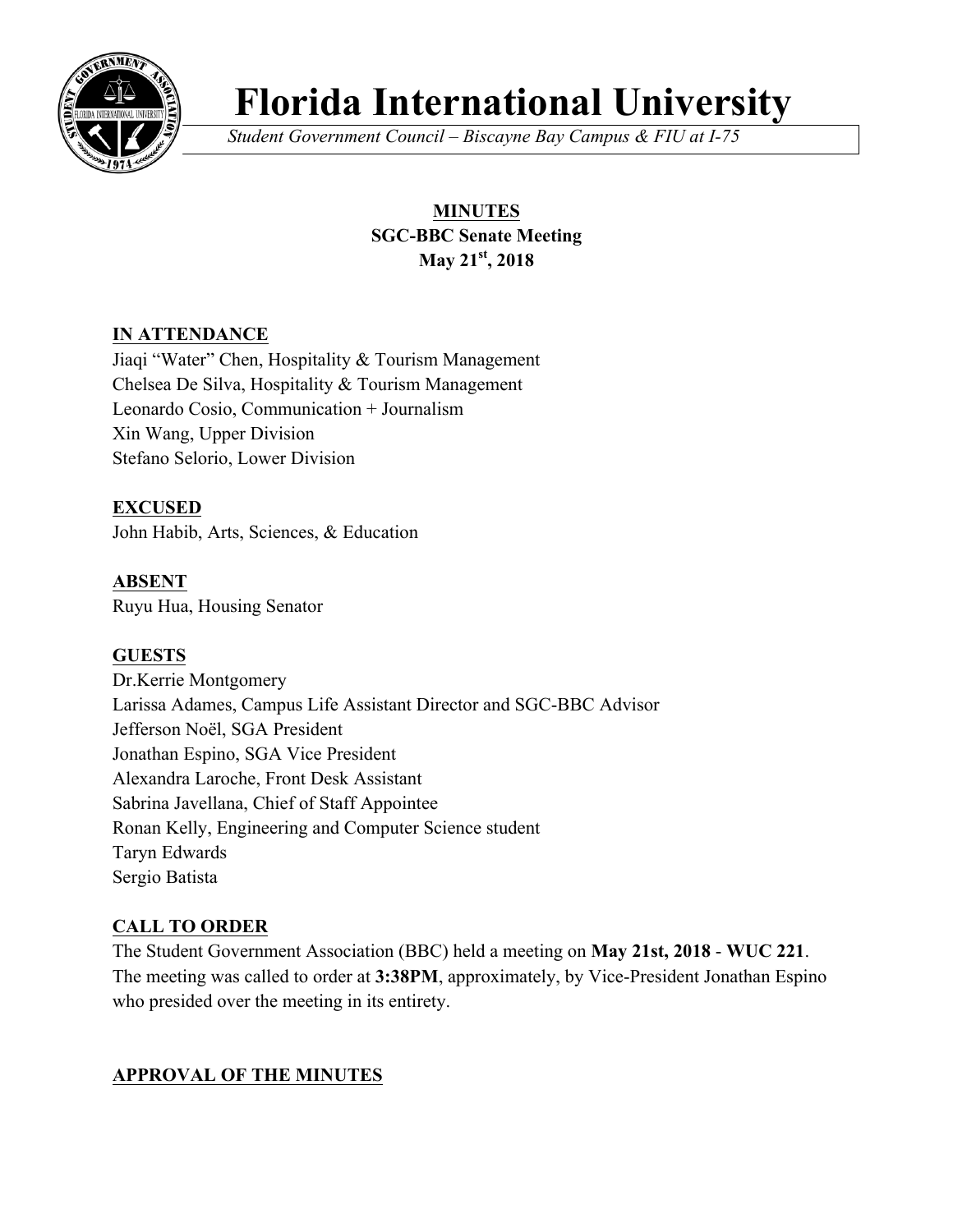A motion to approve the minutes of the May 7th, 2018 meeting was made by Senator Selorio and seconded by Senator Chen.

A motion to approve the minutes of the April 16th, 2018 meeting was made by Senator Chen and was seconded by Senator Selorio.

# **VICE PRESIDENT REPORT**

Vice President Espino…

- Welcomed the Senate and reminded everyone that the CAPS–Counseling and Psychological Services–office is open during the summer for them to use throughout the semester.
- Notified the Senate that they will have the opportunity to amend the agenda to discuss if members are interested in having bi-weekly senate meetings from here on out.
- Stated that at the next meeting the Speaker of the Senate and Committee Chairs will be appointed, and encouraged the senate to look over those positions if interested. Vice President Espino also stated the available chair positions–Finance Committee, Operational Review Committee, Internal Affairs Committee, Student Advocacy Committee, and Rules, Legislation, and Judiciary Committee.
- Reminded the senator that the next Senate meeting will not be held on May 28, 2018 but the following Monday–June 4th, 2018–because next monday is Memorial Day.
- Stated that he has set up a meeting with President Noël regarding the first President's Roundtable.
- Informed the Senate that he will be going over the special projects folder the previous Vice President Marseille passed on to him

#### **ADVISOR REPORT**

Ms. Adames…

- Reminded the Senate of the Retreat which will take place on June  $22<sup>nd</sup>$  and  $23<sup>rd</sup>$ . Ms.Adames also added that all senators should have received an email regarding their registration for the retreat and whether or not they will be taking the bus or not.
- $\bullet$  Informed the senate that the deadline for registering for the retreat is on the 15<sup>th</sup> of June.
- Stated that the senate events will resume next week.
- Clarified that the Merging of SGA will be effective for the Spring Semester; before then, a committee will be going over the details of the merge. The senators will have the opportunity to attend these meetings in June.

Dr.Kerrie Montgomery…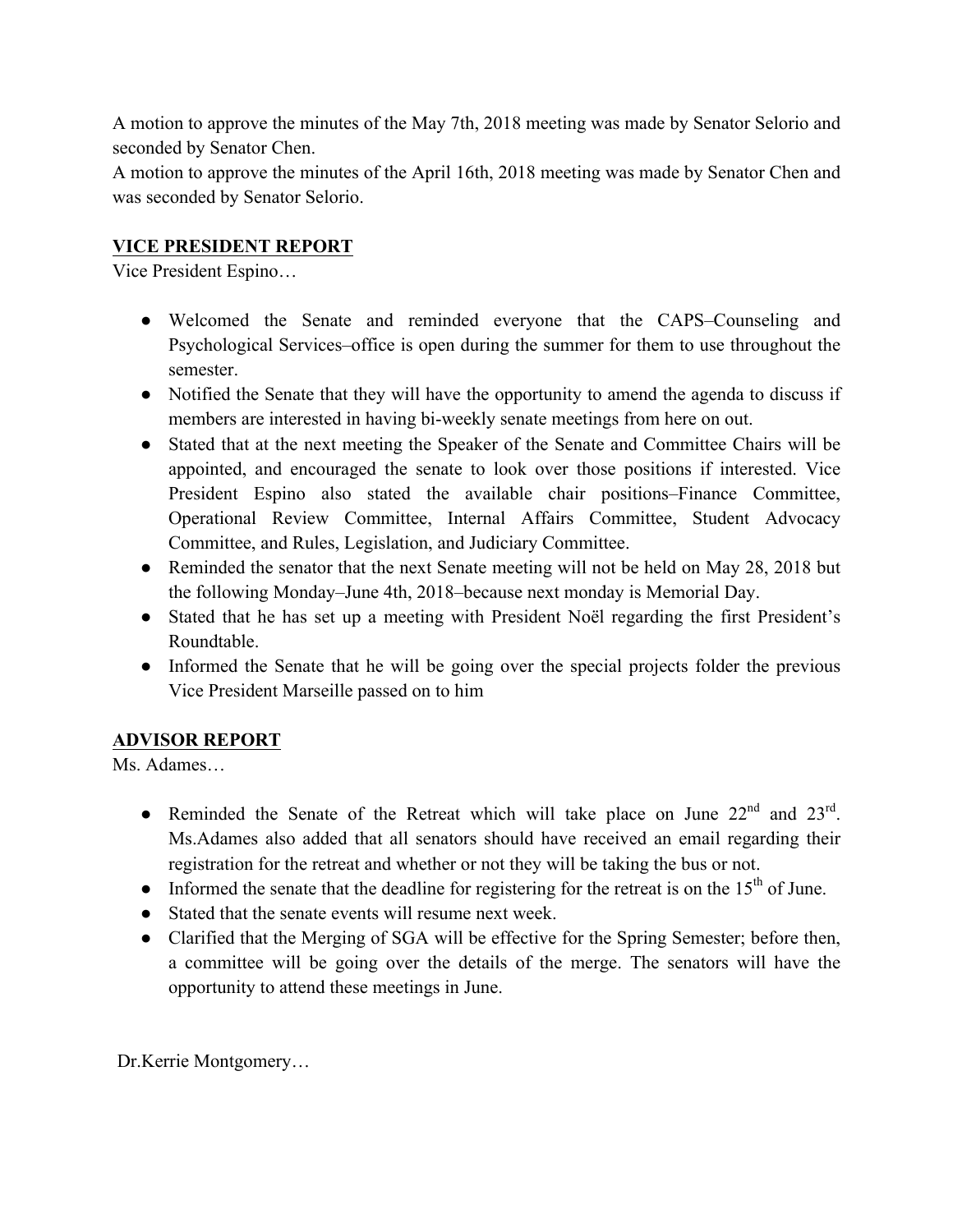- Stated that although she does not have any updates as of right now she will reidirate what Ms.Adames mentioned regarding the meetings on the merging of SGA. The council is not required but is strongly recommended to attend these meetings, especially because there will be room for discussions.
- Stated that the minutes for each of those meetings will be available as well in case anyone misses the meetings.

## **OLD BUSINESS**

## **A. Approval of Minutes**

The Senate Minutes of May 7th, 2018 and April 16, 2018 was reviewed by the Senate. For the motions made refer to "Approval of Minutes".

#### **B. Senate Resolution 2018.0012**

The Senate Resolution 2018.0012 was presented by President Noël.

Questions and suggestions were made.

Senator Cosio moved to lower case the "a" in "According" of the first, second, and third clauses of the Senate Resolution 2018.0012–In support of creating a FIU @ I-75 student committee. Senator Selorio seconded the motion.

By a unanimous decision the motion was passed.

Senator Cosio moved to approve the Senate Resolution 2018.0012, In support of creating a FIU @ I-75 student committee, as amended. Senator Chen second the motion.

Roll Call Vote:

Jiaqi "Water" Chen–Yay Chelsea De Silva–Yay Leonardo Cosio–Yay Xin Wang–Yay Stefano Selorio–Yay

By a vote of 5/0/0, the Senate Resolution 2018.0012 was approved.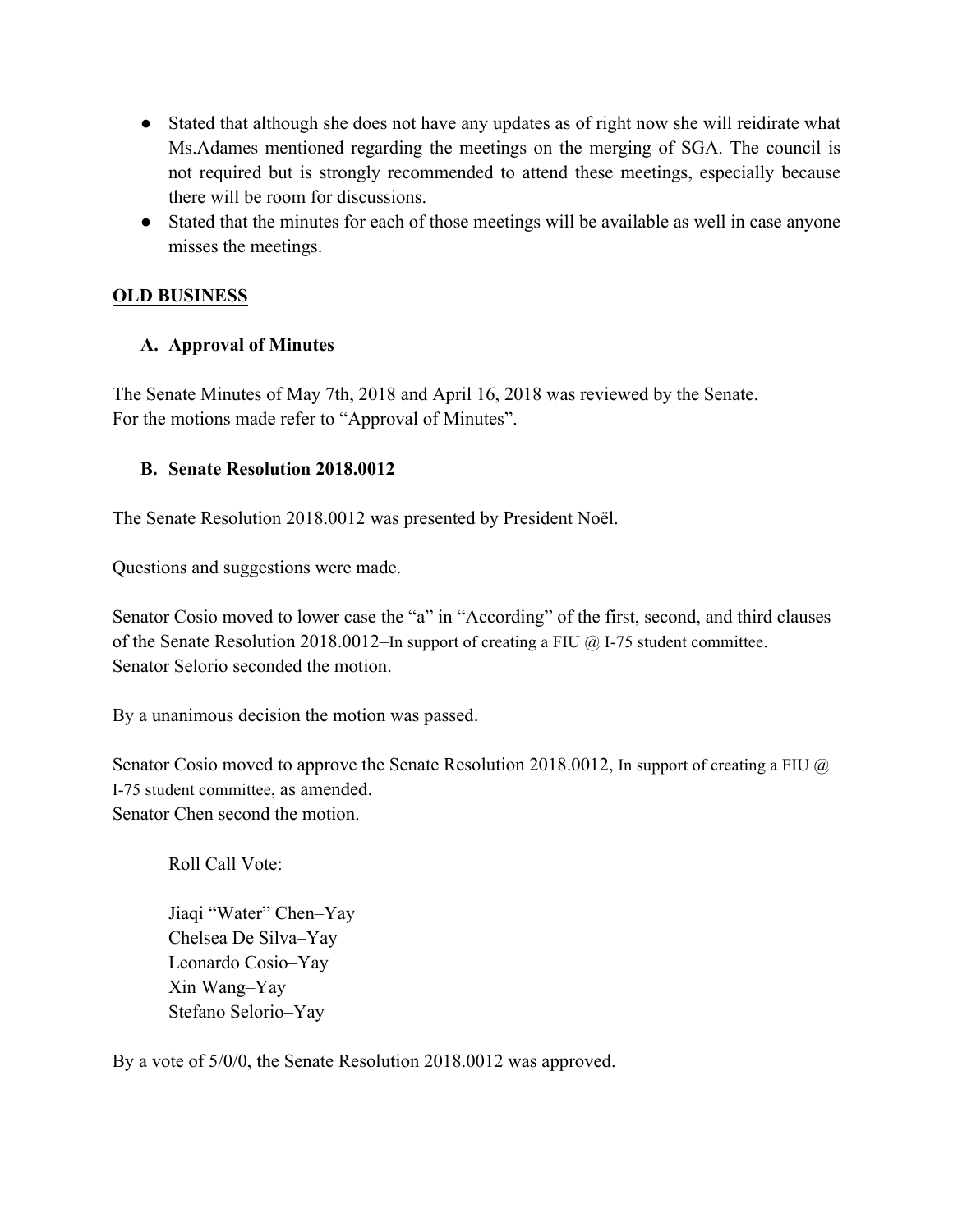#### **C. Bill 2018.0002**

Senator Cosio presented the second reading of Bill 2018.0002 to the Senate.

A point of inquiry was made by Senator Cosio asking the advisors if the process of making motions could be explained to the Senate.

Ms. Adames then explained the process of making motions.

Senator Cosio moved to approve the Senate Bill 2018.0002, to amend Section 503.01 and 507.04 to update the name of Journalism and Mass Communication Senator in SGC BBC Statutes to Communication, Architecture + The Arts (CARTA) Senator. Senator De Silva seconded the motion.

Roll Call Vote:

Jiaqi "Water" Chen–Yay Chelsea De Silva–Yay Leonardo Cosio–Yay Xin Wang–Yay Stefano Selorio–Yay

By a vote of 5/0/0, the Senate Bill 2018.0002 was approved.

#### **NEW BUSINESS**

#### **A. Appointments - Sabrina Javellana**

Sabrina Javellana presented herself to the Senate as the Chief of Staff appointee.

Senator Selorio moved to appoint Sabrina Javellana as Chief of Staff. Senator Cosio seconded the motion.

Roll Call Vote:

Jiaqi "Water" Chen–Yay Chelsea De Silva–Yay Leonardo Cosio–Yay Xin Wang–Yay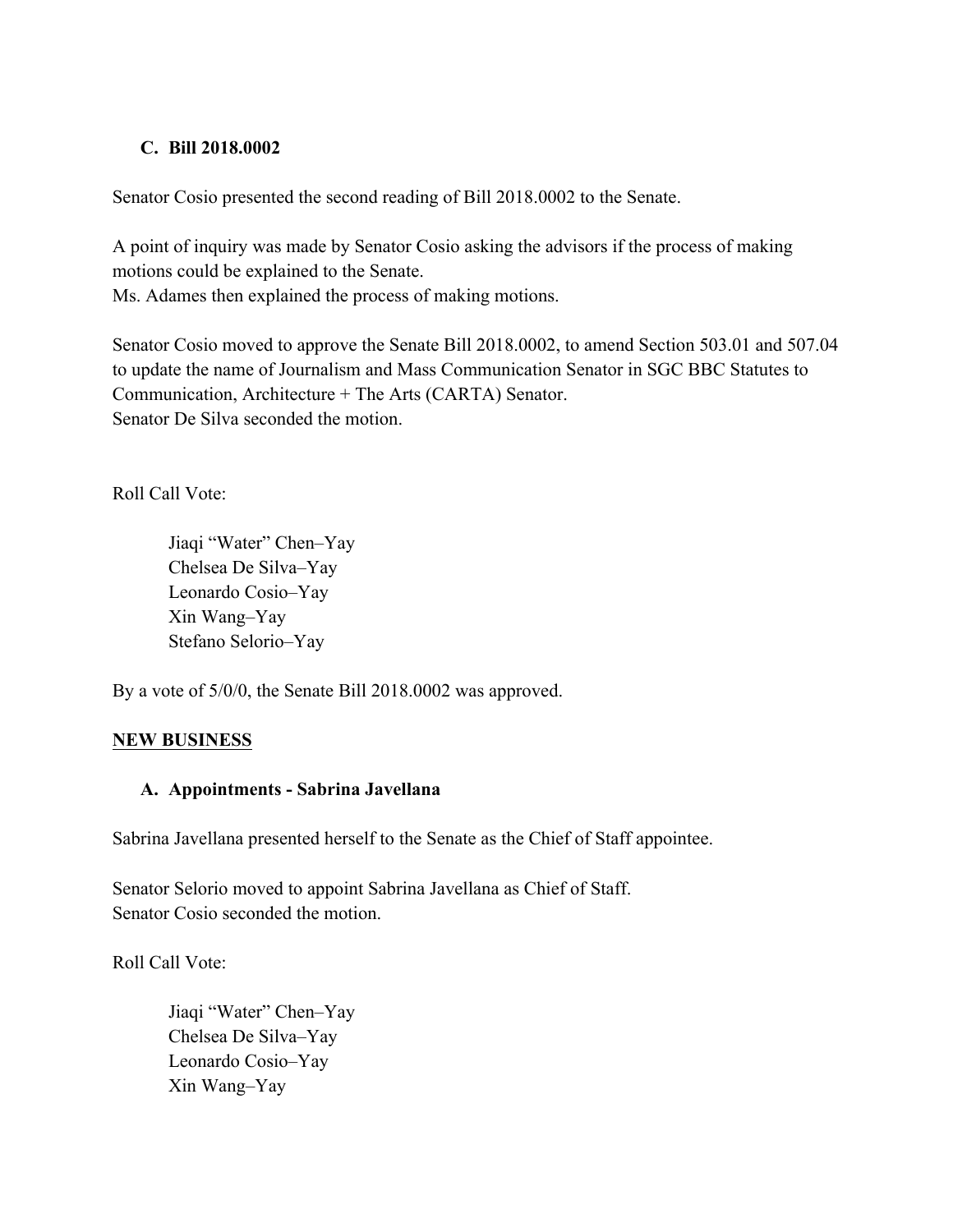Stefano Selorio–Yay

By a vote of 5/0/0, Sabrina Javellana was appointed Chief of Staff.

# **B. Senate Resolution 2018.0013**

The first reading of the Senate Resolution 2018.0013, *In support of adding Counseling and*  Psychological Services description and contact information to every syllabus at FIU, was presented by President Noël.

Senator Cosio moved to amend the Senate Resolution 2018.0013 to lowercase the "A" in according for the first clause.

Senator Selorio seconded the motion.

The motion was not entertained because it was clarified that since it is the first reading of the Resolution it cannot be approved or amended.

## **C. Senate Bill 2018.0003**

Senator Cosio presented the Senate Bill 2018.0003.

A point of inquiry was made by Senator Selorio, asking whether or not this would count as the first reading of the Senate Bill if the Sponsors are not included. In this case how should the Senate go about it?

It was clarified that the Senate can table the first reading of the Senate Bill 2018.0003.

Senator Cosio moved to table the 2018.0003 Senate Bill, *To amend Article VIII of the SGA Constitution regarding the method by which University-Wide Council meetings can be held,* to the next Senate Meeting.

Senator Selorio seconded the motion.

By a unanimous vote the motion was passed.

Vice President Espino reminded the Senate that it is up to their discretion to amend the agenda to open discussion regarding bi weekly senate meetings.

# **D. Open Discussion**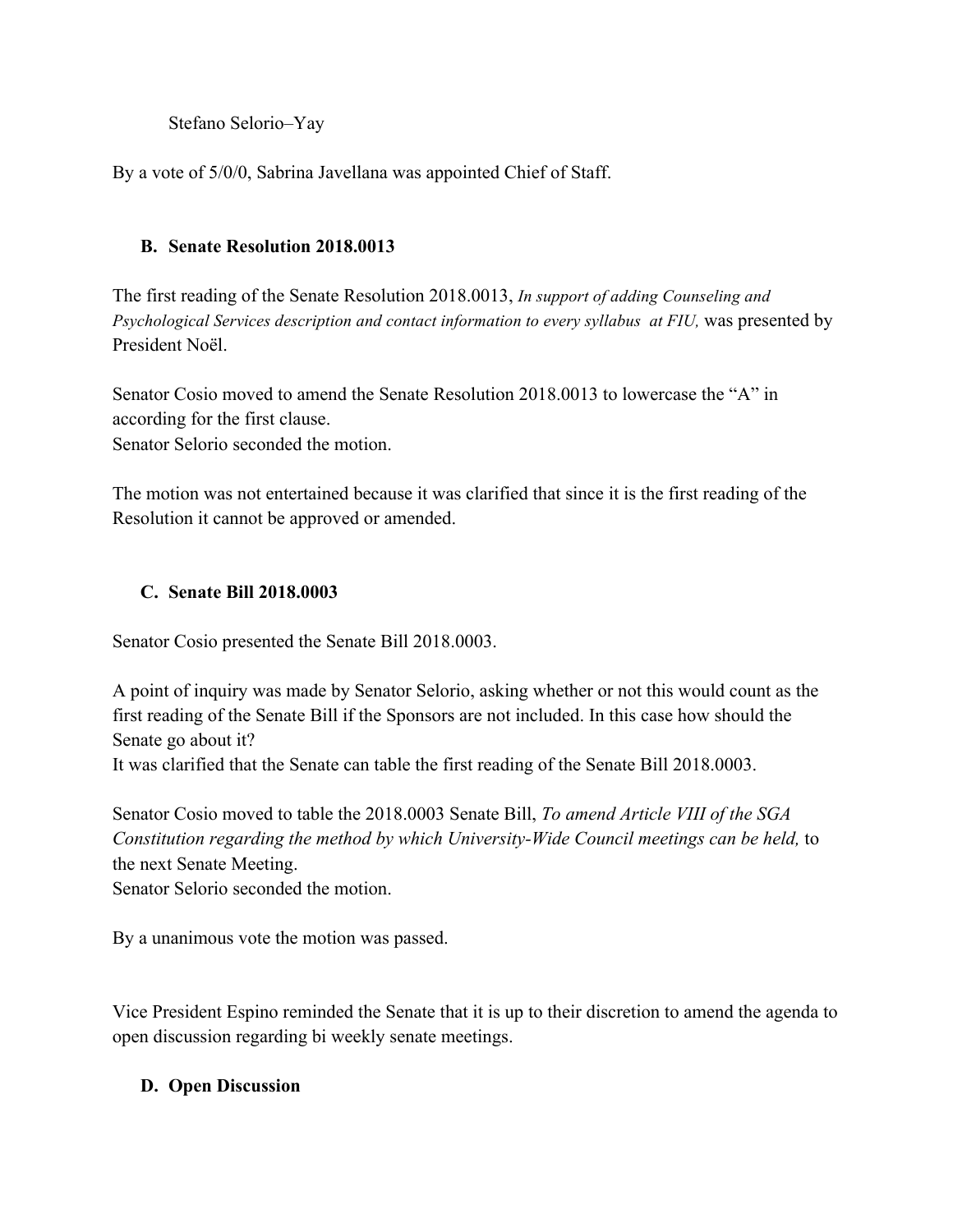Senator Selorio proposed to amend the agenda to add Open Discussion under New Business. Senator Cosio made an amendment to the motion to limit discussion to 5 minutes. Senator Selorio accepted it.

Senator De Silva seconded the motion.

By a unanimous decision the motion was passed.

Senator Cosio ended the discussion at 4:17pm. Senator Selorio seconded the motion.

By a unanimous decision the motion was passed.

Senator Cosio moved to have bi-weekly Senate meetings starting June  $4<sup>th</sup>$ , 2018. Senator Chen seconded the motion.

Roll Call Vote:

Jiaqi "Water" Chen–Yay Chelsea De Silva–Yay Leonardo Cosio–Yay Xin Wang–Yay Stefano Selorio–Nay

By a vote of  $4/1/0$ , the motion was passed.

#### **ANNOUNCEMENTS**

Vice President Espino…

- A. General Meeting, May 30. WUC 221
- B. U-Wide Retreat, June 22-23, MMC & BBC

Ms. Adames…

- Reminded the Senate that the retreat will be held at MMC on Friday 22nd, but at BBC on Saturday.
- Stated that the Senate workshops might be moved to next wednesday.

Dr.Montgomery…

- Confirmed that transportation and food for the retreat will be provided.
- Clarified that there are no consequences for not attending the retreat but it is an